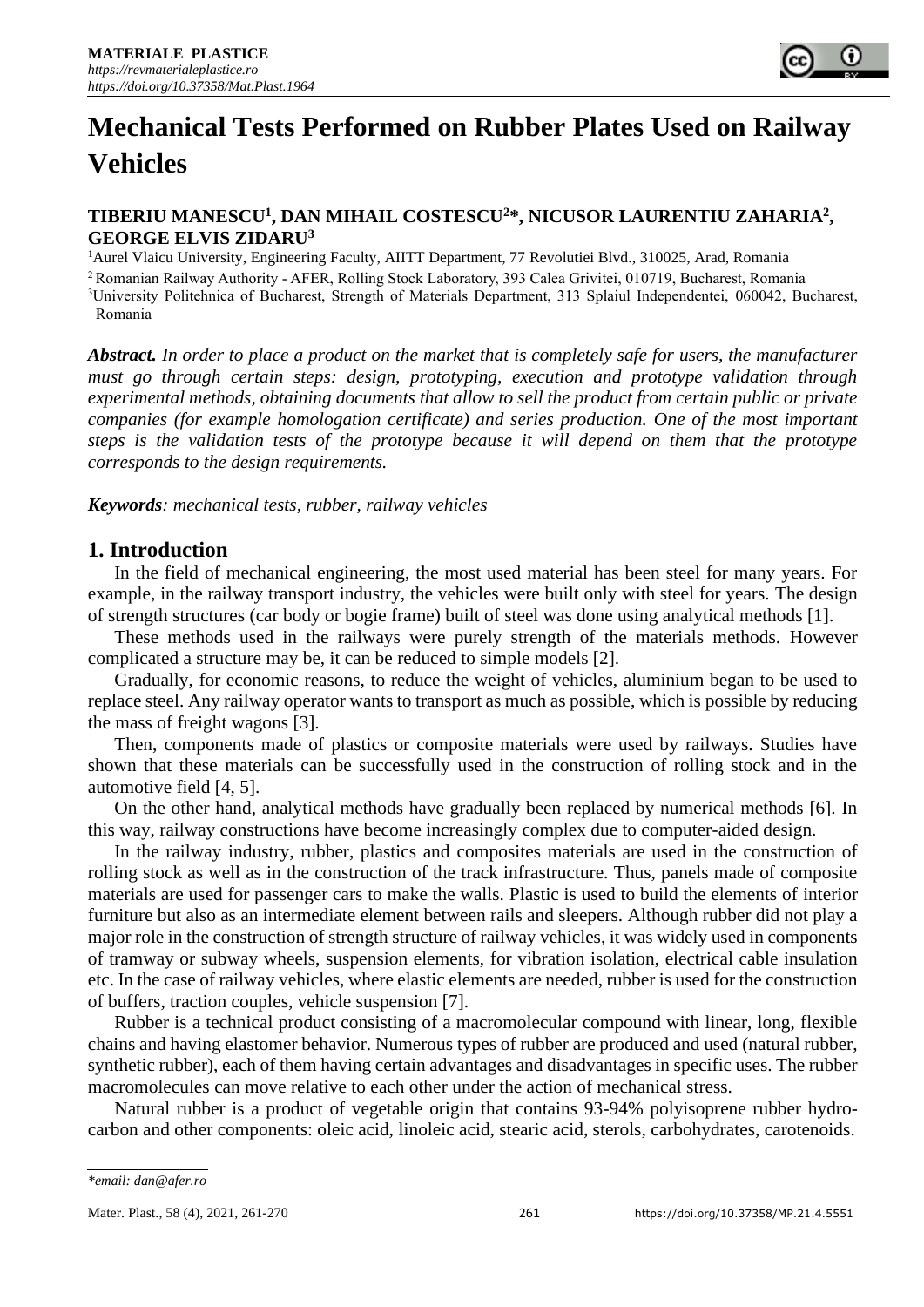Natural rubber is water stable, does not dissolve in alcohol, acetone, is slightly soluble in esters, higher ketones, but dissolves in toluene, xylene, gasoline, carbon tetrachloride, chloroform, carbon sulfide. Due to high unsaturation, natural rubber reacts with oxygen, ozone, halogens, halogenated acids, maleic anhydride (butandioic acid), thioacids, mercaptans. Natural rubber reacts easily with oxygen with the destruction of macromolecules. UV radiation causes destruction followed by structuring.

Natural rubber is used as the only rubber in compositions or in combination with other rubbers with which it is miscible on a macroscopic scale: synthetic isoprene, butadiene, butadiene-styrene. The vast majority of compositions use carbon black.

Synthetic rubbers are synthetic polymers that can be processed and vulcanized similar to natural rubber. Most synthetic rubbers are mixed with batches, vulcanizing agents and other ingredients and then subjected to vulcanization. The high elasticity of rubbers and vulcanizers is due to the properties of the macromolecules from which they are formed, mainly to the flexibility of their chains. Synthetic rubbers and their vulcanizers are typical elastomers. The vulcanization capacity is given by the presence in macromolecules of some reactive centers with whose participation intermolecular bonds are formed. The presence of these reactive centers also determines the possibility of degradation under the action of atmospheric factors or the working environment as well as the possibility of transformation by chemical reactions which, as a rule, greatly modify the physical properties of the rubbers.

The rubber mixture used for tests is NBR - butadiene acrylonitrile (34% ACN) with a density of 1,23  $g/cm<sup>3</sup>$ . The composition is given in the following Table:

| No.            | <b>Ingredients</b>                              | <b>Chemical formula</b>                                                       | Parts by mass | Percents by mass |
|----------------|-------------------------------------------------|-------------------------------------------------------------------------------|---------------|------------------|
| 1              | <b>NBR</b><br><b>Butadiene</b><br>acrylonitrile | $-CH_2-CH=CH-CH_2$<br>$-CH_2=CH-CN$                                           | 100           | 56.43%           |
| 2              | HAF N550 carbon black                           | C                                                                             | 65            | 36.68%           |
| 3              | Zinc oxyde                                      | ZnO                                                                           | 5             | 2.82%            |
| $\overline{4}$ | Stearic acid                                    | $CH_3CH_2)_{16}CO_2H$                                                         |               | 0.57%            |
| 5              | Antidegradant TMO<br>(polymer)                  | $2,2,4$ - trimethyl - 1,2 -<br>dihydroquinoline<br>$C_{12}H_{16}NO_2$         | 2             | 1.13%            |
| 6              | <b>Accelerator TMTD</b>                         | tetramethyl thyuram<br>disulphyde $C_6H_{12}N_2S_4$                           | 2.5           | 1.41%            |
| 7              | <b>Accelerator CBS</b>                          | n - cyclohexyl<br>benzothyazole -<br>2 - sulphenamide<br>$C_{13}H_{16}N_2S_2$ | 1.5           | 0.85%            |
| 8              | Sulphur                                         | S                                                                             | 0.2           | 0.11%            |
| 9              |                                                 | Total                                                                         | 177.2         | 100%             |

The conditions of vulcanization were as follows: a period of 20 min at a temperature of  $160^{\circ}$ C.

# **2. Materials and methods**

We can split the railway system into several subsystems: infrastructure (rails, platforms, stations), rolling stock (locomotives, wagons), energy (all equipment that supplies electricity to the railway system), control - command - signalling (traffic control facilities).

Before putting in service one of the above subsystems (or components thereof), they must be approved, which certifies that each product introduced into the system complies with a minimum set of rules. But in order to homologate/certify a product, it must first start with the design stage. At this stage, starting from the basic concepts of strength of the materials, the future product is designed for static and dynamic loads [8, 9]. Then the project becomes a prototype and it is validated in different testing stages.

This paper presents the tests and the results performed on rubber components used in the railways.

In the validation process of a product, the tests may be performed on products or on specimens made of material identical to that from which the products was made. In some cases, the samples are extracted from the product itself. Test methods for rubber components are described in the literature or in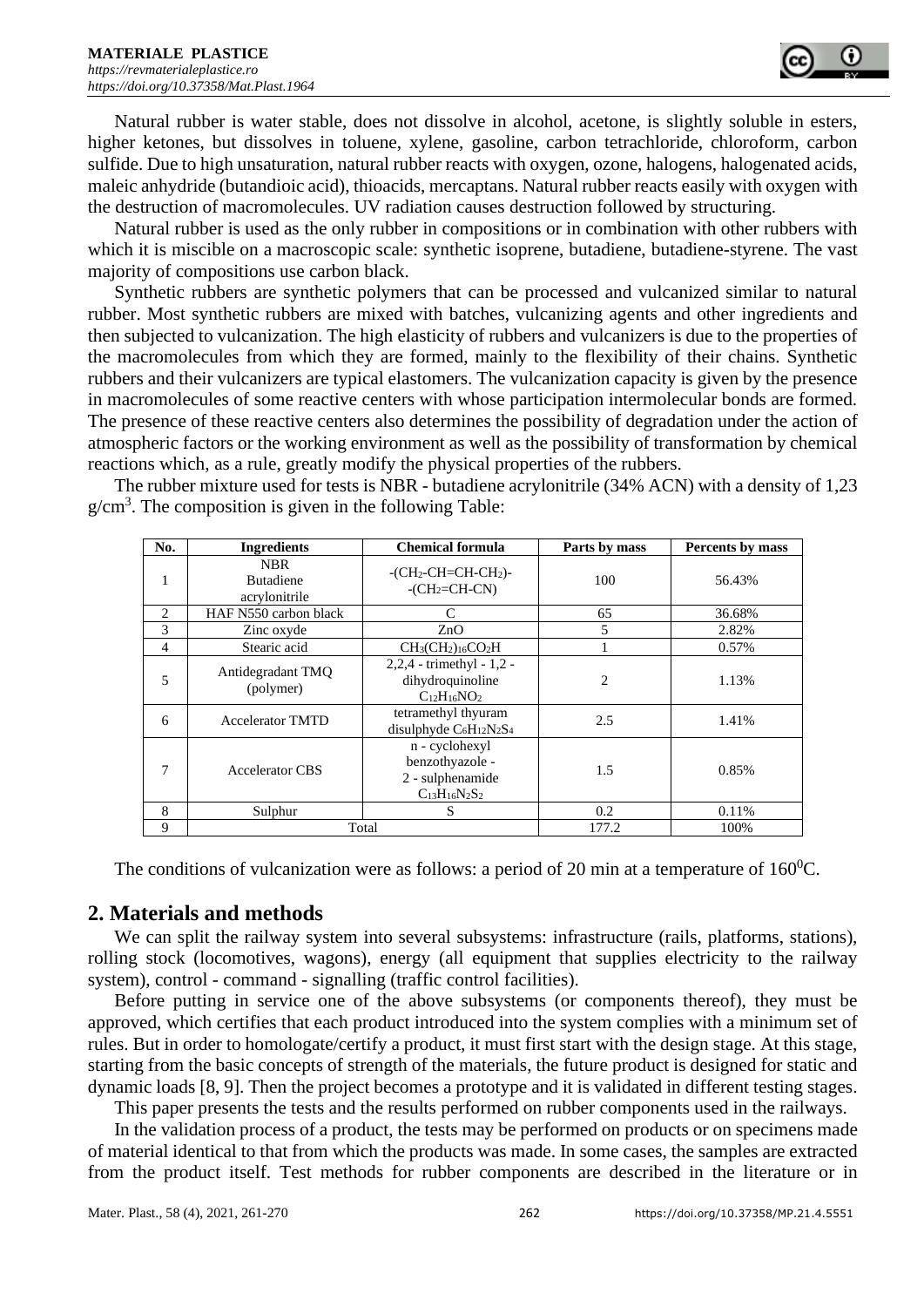standards. Regarding the technical literature, important information can be found in [10, 11].

The tests used for the approval of products are carried out in accordance with international and/or national standards [12, 13]. Where acceptance criteria (limit values) are not imposed in the standards, the manufacturer shall establish the acceptance criteria in agreement with the end user.

The following equipment was used to perform hardness, tensile and compression tests on five-piece rubber plates/samples (F1…F5) measuring 150 mm x 150 mm x 2 mm:

- Calliper;
- Shore A hardness tester;
- Universal testing machine;
- Climate chamber;
- Thermometers.

# **2.1. Determination of Shore A Hardness**

Hardness is technically defined as the resistance of the material to the mechanical penetration of a harder body from the outside.

Shore hardness can be divided into the following scales:

- scale A for normal hardness of rubber;
- scale D for high hardness of rubber;
- scale AO for low hardness of rubber;
- scale AM for thin rubber specimens in the range of normal hardness;

The Shore hardness is used to determine the indentation hardness of materials ranging from cellular products to rigid plastics. The Shore A hardness tester (Figure 1) is a portable measuring instrument, much smaller than the metal hardness tester. Prior to the tests, it is checked with a set of rubber blocks (Figure 1), even if the hardness tester is metrological checked.



Figure 1. Shore A hardness tester and rubber test/calibration blocks

The values of Shore A hardness calibration blocks are presented in Table 1.

| <b>Table 1.</b> Shore A lest blocks hardness values |       |       |               |     |        |      |  |
|-----------------------------------------------------|-------|-------|---------------|-----|--------|------|--|
| Violet                                              | Brown | Green | <b>Orange</b> | Red | Yellow | Grev |  |
| 24                                                  | 35    | 50    | ر د           |     | 7c     |      |  |

**Table 1.** Shore A test blocks hardness values

## **2.2. Determination of breaking strength and relative elongation at break**

For this test, a universal testing machine was used. The machine can statically test for tensile, compression and bending rubber specimens. The universal machine is the 10 kN Testometric M350 brand (Figure 2).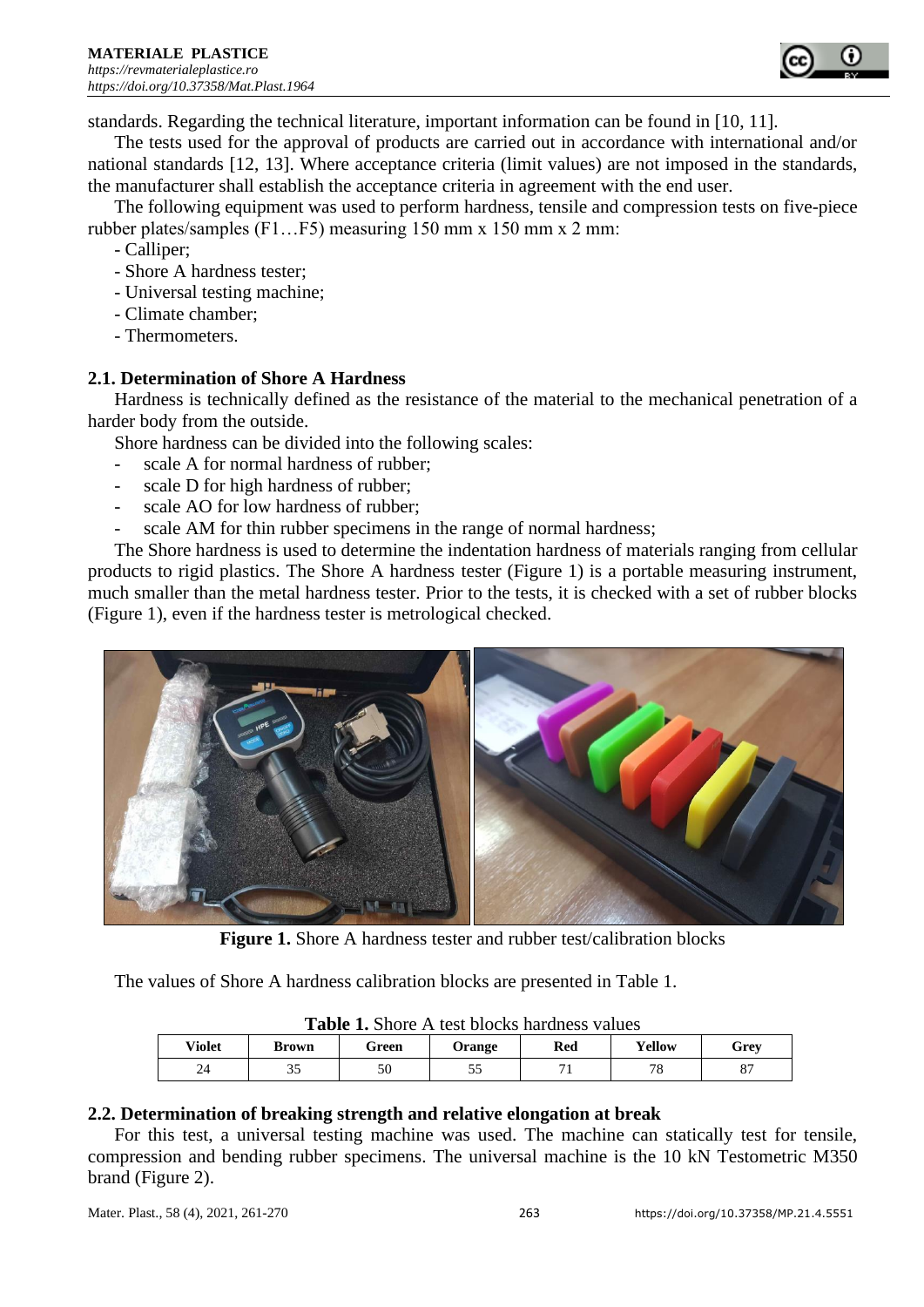



**Figure 2.** Universal testing machine Testometric M350-10kN

Five type 1 dumbbell-shaped specimens extracted from the rubber plates were used in the tests. After being mounted on the holding grips of the universal testing machine, the specimens were subjected to tensile with a speed of 500 mm/min, according to [7]. The test machine graphically plots the forcedeformation curve and numerically saves the values corresponding to the points on the graph. In addition, it is calculated:

$$
E_b = 100 \frac{L_b - L_0}{L_0} \, [\%]
$$
 (1)

where:  $E_b$  is the relative tensile elongation at break,  $L_b$  is the breaking test length in mm and  $L_0$  the initial test length in mm (usually 50 mm gauge length using an contact extensometer).

Starting from the measurement results, other parameters can be calculated such as: tensile strength at break, relative tensile elongation at break etc.

#### **2.3. Determination of residual deformation at 25% compression**

Four  $\varnothing$  29x12.5 mm cylindrical specimens were used to perform this test, the initial thickness of which was measured, then they were subjected to  $25\%$  compression for 24 h at a temperature of 100 $^{\circ}$ C, after which they were relaxed for 30 min and the thickness was measured again. The remaining deformation was calculated with the expression:

$$
C = 100 \frac{h_0 - h_s}{h_0 - h_1} \tag{2}
$$

where:  $h_0$  is the initial thickness,  $h_1$  represents the thickness after compression of 25% and  $h_s$  is the final thickness after 24 h compression and then relaxation for 30 min, according to [6].

The Figure 3 shows the device by means of which the specimens were subjected to compression during maintenance in the climatic chamber.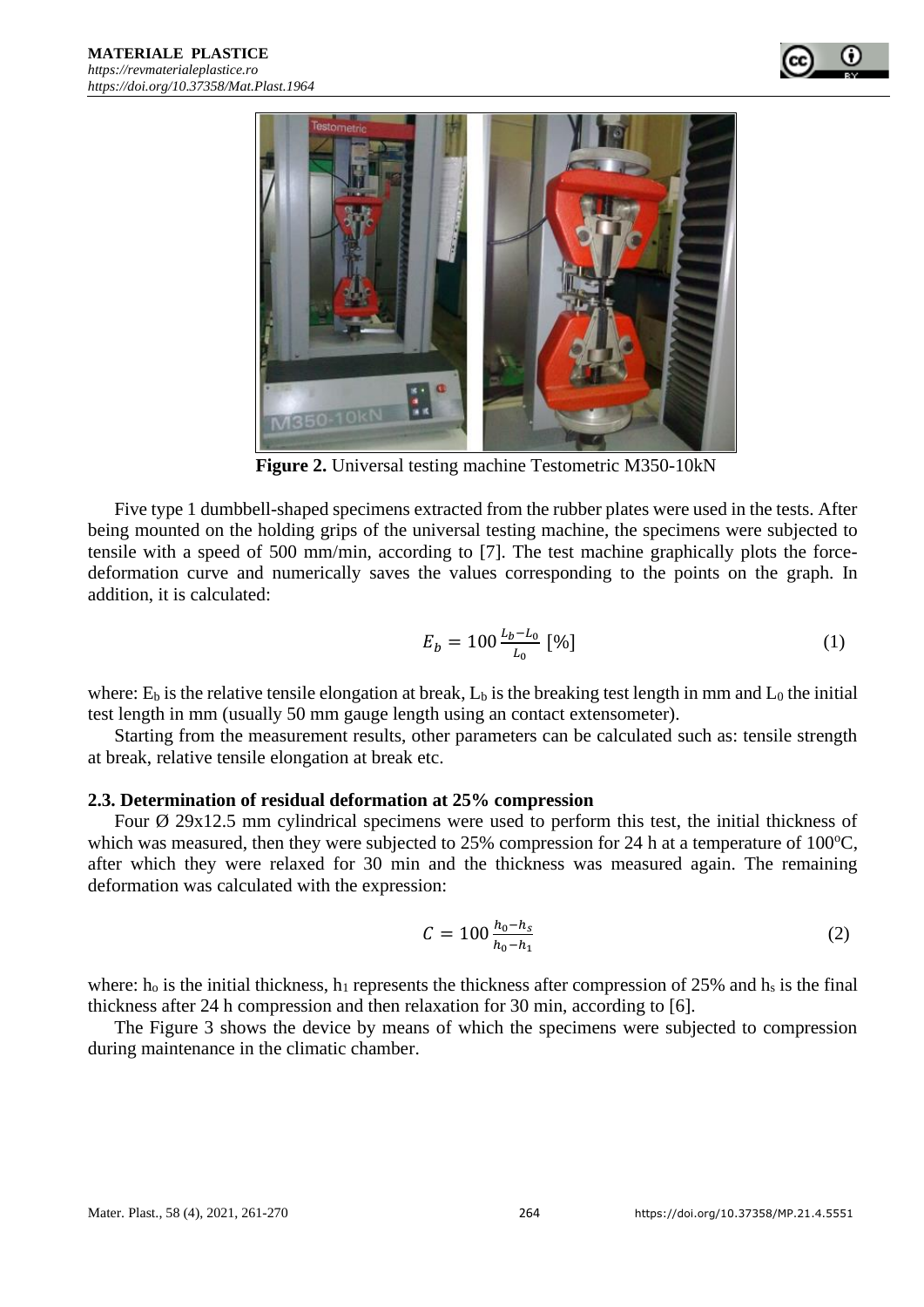



**Figure 3.** Specimen compression device

# **3. Results and discussions**

## **3.1. Determination of Shore A hardness**

For each rubber plate/sample (F1...F5), the hardness was measured at 5 points, as follows: at the intersection of the diagonals and 10 mm away from each edge. The following values represents the arithmetic mean of the measurements for each rubber plate/sample, the tests being performed according to [11].

The summary of the results is presented in Table 2.

|                | <b>Parameter</b> |                              |                                     |  |  |  |
|----------------|------------------|------------------------------|-------------------------------------|--|--|--|
| <b>Sample</b>  | Hardness [°Sh A] | Average hardness,<br>[°Sh A] | <b>Limit of hardness</b><br>[°Sh A] |  |  |  |
| F1             | 88.9             |                              |                                     |  |  |  |
| F <sub>2</sub> | 88.3             |                              |                                     |  |  |  |
| F3             | 88.7             | 88.5                         | $90+3$                              |  |  |  |
| F4             | 88.5             |                              |                                     |  |  |  |
| F <sub>5</sub> | 88.1             |                              |                                     |  |  |  |

**Table 2.** Results for Shore A hardness test

In the previous table, the limit value was imposed by the manufacturer and it has been transcribed in the "Limit" column.

The graphical representation of the results presented in Table 2 can be seen in Figures 4 and 5.



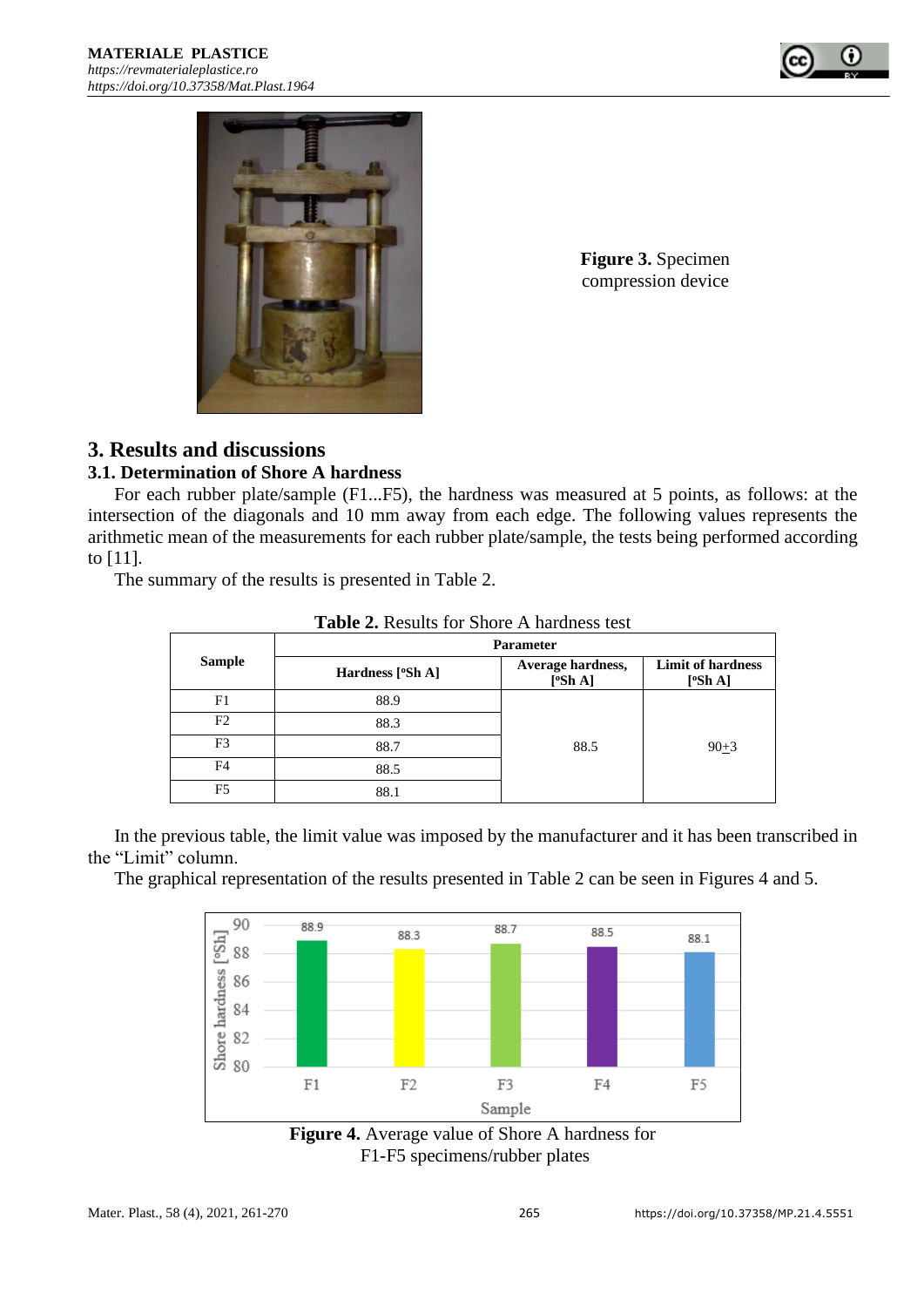

**Figure 5.** Measured values of Shore A hardness for F1-F5 specimens/rubber plates

# **3.2. Determination of breaking strength and relative elongation at break**

Force versus elongation curves are presented in the next five figures.



**Figure 6.** Force versus elongation curve for T1 specimen



**Figure 7.** Force versus elongation curve for T2 specimen

o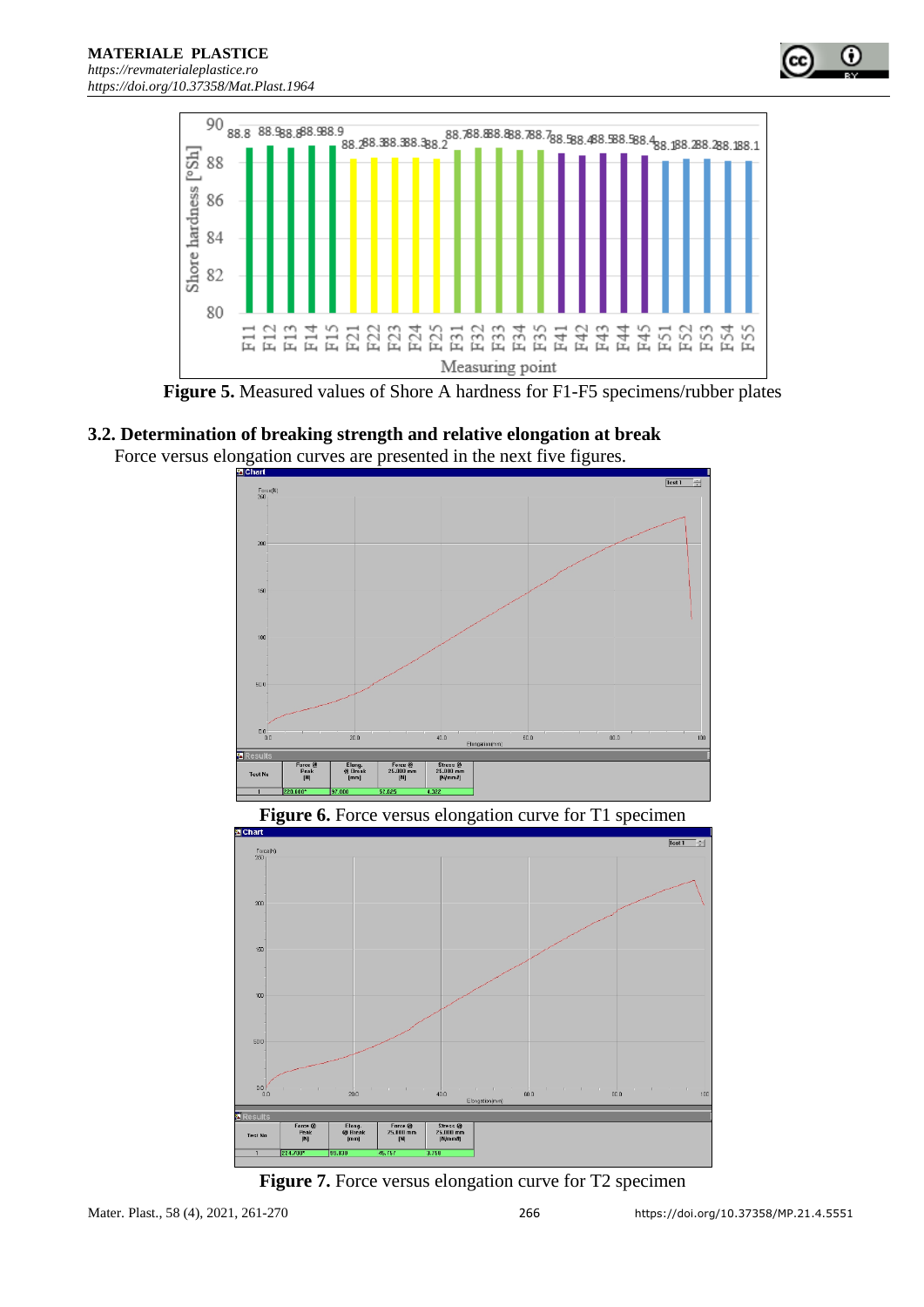







Figure 9. Force versus elongation curve for T4 specimen



Figure 10. Force versus elongation curve for T5 specimen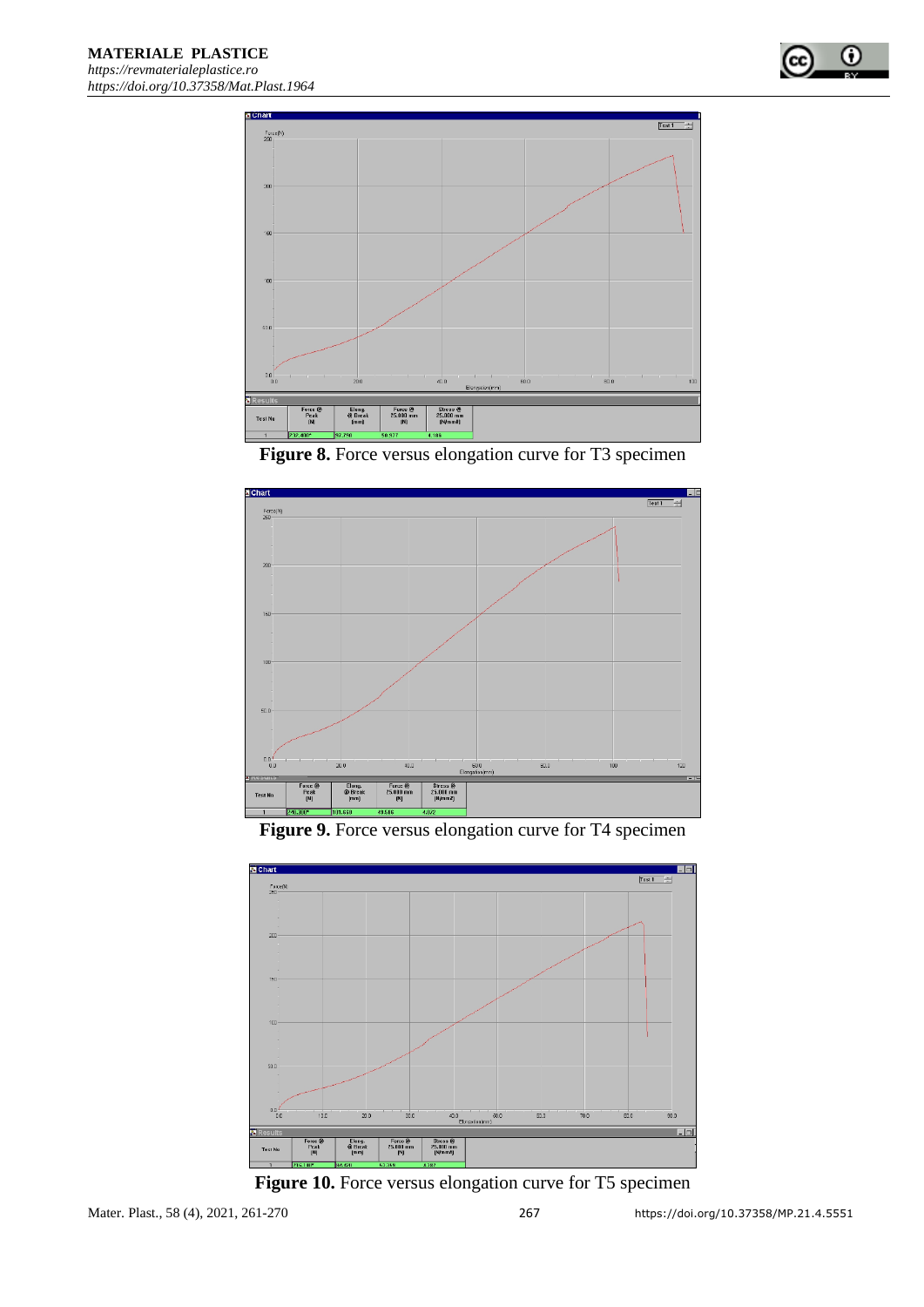

The results can be seen in Table 3.

|                | <b>Parameter</b>                  |       |             |             |             |                |                             |          |                 |
|----------------|-----------------------------------|-------|-------------|-------------|-------------|----------------|-----------------------------|----------|-----------------|
|                | Area of shear Force at            |       | Strength at | Average     | Limit of    | Absolute       | Relative                    | Average  | Limit of        |
| <b>Sample</b>  | section                           | break | break       | strength at | strength at | elongation for | elongation for              | relative | relative        |
|                | $\lceil$ mm <sup>2</sup> $\rceil$ | ſΝl   | $[N/mm^2]$  | break       | break       | tensile        | tensile breaking elongation |          | elongation      |
|                |                                   |       |             | $[N/mm^2]$  | $[N/mm^2]$  | breaking [mm]  | [%]                         | [%]      | [%]             |
| T1             | 12.18                             | 220.6 | 18.11       | 18.62       | at least 15 | 97.0           | 194.0                       |          |                 |
| T2             |                                   | 224.7 | 18.45       |             |             | 99.83          | 199.7                       |          |                 |
| T <sub>3</sub> |                                   | 232.4 | 19.08       |             |             | 97.79          | 195.6                       | 192.3    | at least<br>150 |
| T <sub>4</sub> |                                   | 240.3 | 19.73       |             |             | 101.66         | 203.3                       |          |                 |
| T <sub>5</sub> |                                   | 216.1 | 17.74       |             |             | 84.42          | 168.8                       |          |                 |

**Table 3.** Results of breaking strength and relative elongation determination

In the previous table, the limit value was imposed by the manufacturer and it has been transcribed in the "Limit" column.

#### **3.3. Determination of residual deformation at 25% compression**

The results can be seen in Table 4.

|                | <b>Parameter</b> |                        |                            |                             |                                                       |  |  |
|----------------|------------------|------------------------|----------------------------|-----------------------------|-------------------------------------------------------|--|--|
| <b>Sample</b>  | ho<br>[mm]       | h <sub>s</sub><br>[mm] | h1<br>$\lceil$ mm $\rceil$ | Residual<br>deformation [%] | Limit of residual<br>deformation<br>$\lceil\% \rceil$ |  |  |
| C1             | 12.28            | 11.81                  | 9.27                       | 15.61                       |                                                       |  |  |
| C2             | 12.34            | 11.90                  | 9.27                       | 14.33                       | at most                                               |  |  |
| C <sub>3</sub> | 12.43            | 11.96                  | 9.27                       | 14.87                       | 30                                                    |  |  |
| C4             | 12.38            | 11.87                  | 9.27                       | 16.39                       |                                                       |  |  |

**Table 4.** Determination of residual deformation after 25% compression

In the previous table, the limit value was imposed by the manufacturer and it has been transcribed in the "Limit" column.

#### **3.4. Checking the test equipment before performing the tests**

It is recommended that the laboratory equipment used in the measurements to be checked prior to the start of the test, even if it is metrological verified.

The Shore hardness tester is checked with the calibration blocks. In the case of the test machine, it measures the force by means of a force cell and the displacement by means of a displacement transducer. Checking the force cells is done by mounting another reference force cell in the holding grips of the universal testing machine. Care will be taken that the indication of the tested machine to be identical with the reference force cell. In the case of the displacement transducer, it is checked with a reference displacement transducer.

The following shows how to check the Shore hardness tester. For example, the grey calibration block has a Shore hardness value of 86.7°ShA.

The values of the measurements made on the standard plate (test block) are shown in Table 5.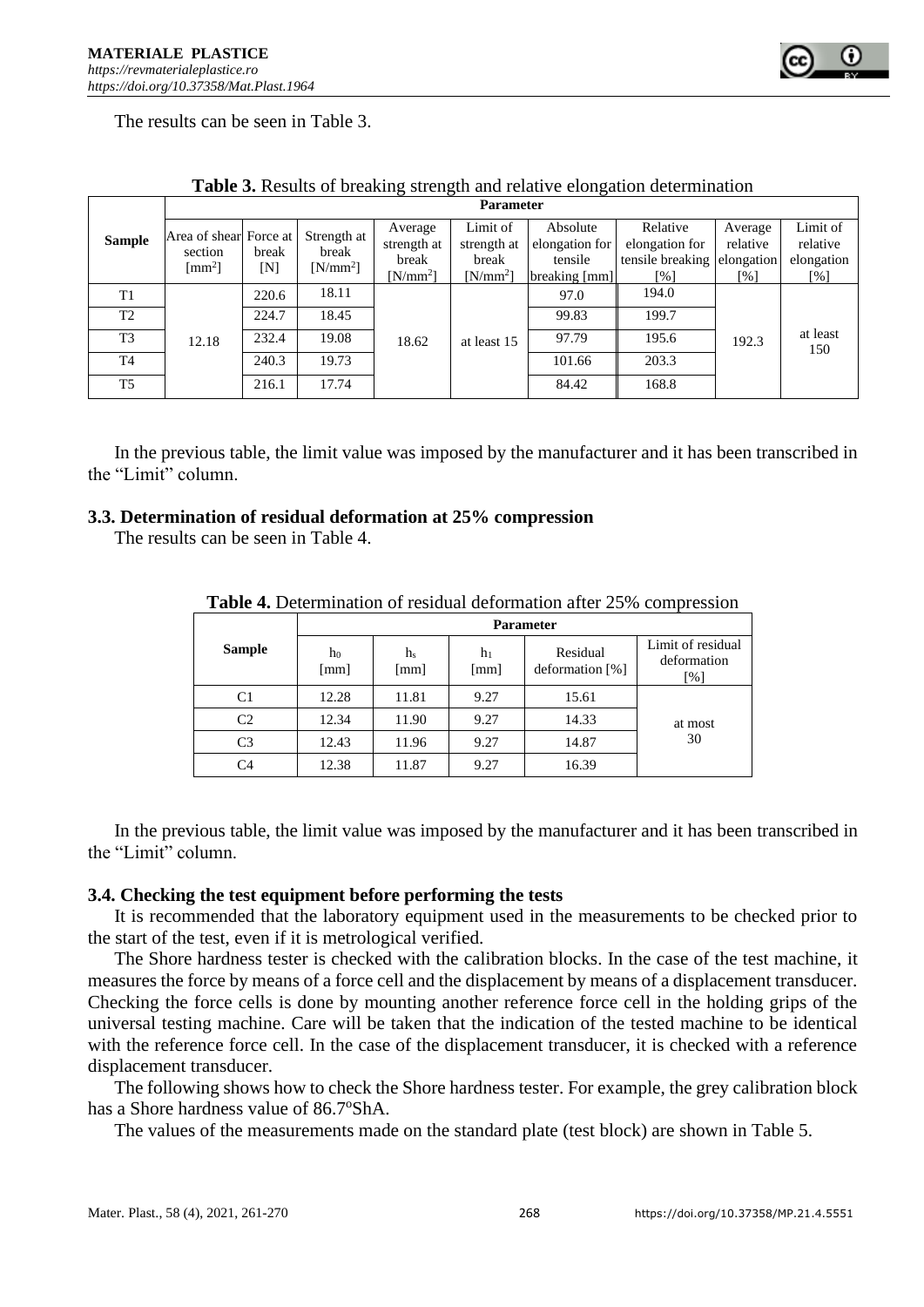| Number of<br>measurement | Measured value<br>$(^0$ ShA) | Average value $x$<br>$(^0$ ShA) | Standard deviation $u_m$ ( $^0$ ShA) |  |  |
|--------------------------|------------------------------|---------------------------------|--------------------------------------|--|--|
|                          | 87.5                         |                                 |                                      |  |  |
| 2<br>3                   | 87.2                         |                                 |                                      |  |  |
|                          | 87.7                         |                                 |                                      |  |  |
| 4                        | 87.4                         |                                 |                                      |  |  |
| 5                        | 87.2                         | 87.38                           | 0.21                                 |  |  |
| 6                        | 87.6                         |                                 |                                      |  |  |
| 7                        | 87.5                         |                                 |                                      |  |  |
| 8                        | 87.4                         |                                 |                                      |  |  |
| 9                        | 87.3                         |                                 |                                      |  |  |
| 10                       | 87.0                         |                                 |                                      |  |  |

| <b>Table 5.</b> Values obtained when checking the Shore hardness |
|------------------------------------------------------------------|
| tester using the grey test block                                 |

Measurement uncertainty in the calibration certificate of the test block is:  $U_e = 1^0$ ShA. It will result:

$$
u_e = \frac{v_e}{2} = 0.5^{\circ} \text{ShA}
$$
 (3)

Measurement uncertainty in the Shore hardness tester calibration certificate:  $U_d = 0.8^\circ S$ hA.

$$
u_d = \frac{U_d}{2} = 0.4^{\circ} \text{ShA}
$$
 (4)

The combined uncertainty is:

$$
u_c = \sqrt{u_{calibration\ block}^2 + u_{hardness\ tester}^2 + u_{measured\ sample}^2} = 0.6739^o ShA
$$
 (5)

The extended uncertainty will be:

$$
U_c = u_c \cdot 2 = 1,35^{\circ} \text{ShA}
$$
 (6)

The acceptability criterion for the use of the Shore A hardness tester is that the measured value *x* on the calibration block (before performing a series of measurements on the test object) should be within the range Standard value  $\pm U_C$ .

#### **4. Conclusions**

The interest for rubber as a material, justified by its properties, triggered a series of research and experiments that led to the establishment of recipes (mixtures) and technologies for the execution of rubber parts, of different shapes and sizes, with characteristics specific to a wide range of uses, including rolling stock.

The basic characteristic of rubber is its great elasticity, respectively the ability to withstand large deformations under the action of external forces and to return to its original shape when the action of these forces ceases.

Tests performed on railway vehicle parts contribute to their safety, as the introduction of these products into the railway system is done after product certification following the validation of the project through testing. After testing in laboratories, the products shall be monitored in service to determine the behavior in service for a long period of time.

The material that was used to make the test specimens is in accordance with the reference standards used in the railway field.